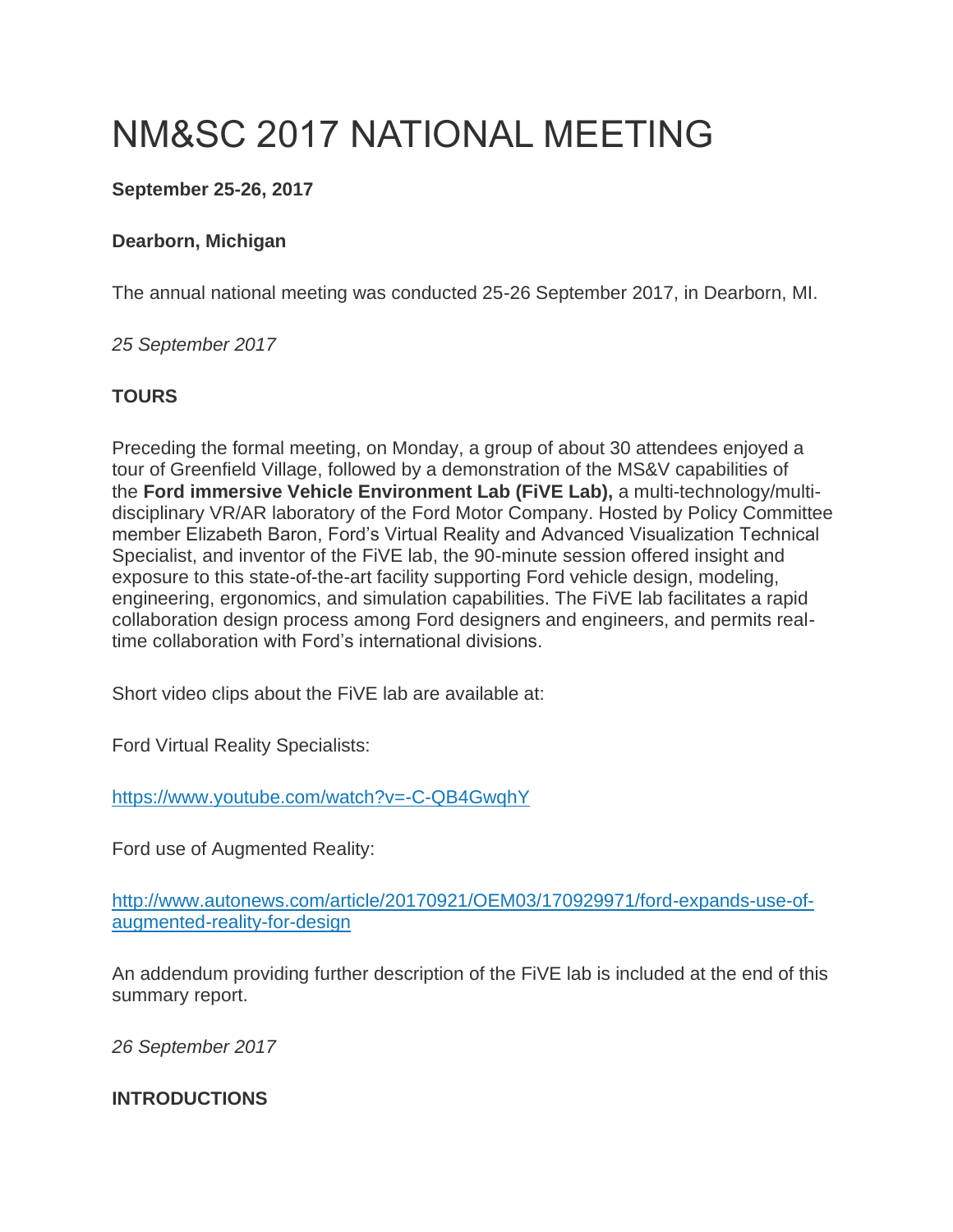**Mr. Rick Darter,** CEO Rave Computer, NM&SC Policy Committee member and our local host, called the meeting to order, with comments on the value of the NM&SC and the objectives of the meeting.

Rick introduced **Dr. Linda Brent,** CEO ASTA Group, who provided a welcome on behalf of RADM Jim Robb, USN (Ret), President, National Training & Simulation Association.

Following her welcome, **Rick Severinghaus**, Chairman, Policy Committee, NM&SC, provided remarks to set the stage for the day's agenda, providing an overview of NM&SC, and offering observations to set the context for the day's focus on MS&V and workforce development. His presentation slides can be viewed by clicking < [here](http://thenmsc.org/wp-content/uploads/2017/10/NMSC-Chair-OpeningRmks-NMSC-Sep17.pdf) >. A short video overview (4:53) of NM&SC is also available by clicking  $\langle here \rangle$ .

## **KEYNOTE ADDRESS**

*Kevin Williams,* Enterprise Account Executive, NVIDIA, & *Bill Veenhuis***,** Senior Solutions Architect, NVIDIA, provided the keynote address titled:

## "*Remarkable Virtuality: Awesome Realism and Amazingly Efficient Product Design*"

Kevin provided an informative and highly engaging talk, with extensive use of video, to explain the huge impact that deep learning, artificial intelligence, robotics, and neural networks are having on computer-based design in many areas of business. One message in particular came through in his presentation – the stunning rate of technology innovation and change now driving companies, and indeed entire industries, to embrace the technologies shown in his presentation. Listed below are a selection of links to video presentations that concisely highlight some of the topics addressed in Kevin's keynote.

#### Deep Learning

- 1. Deep Learning Revolution (2:35): <https://www.youtube.com/watch?v=Dy0hJWltsyE>
- 2. Why is deep learning hot right now (4:07): <https://www.youtube.com/watch?v=1G0e-mR9a4k>
- 3. Why GPUs for Deep Learning (4:25): <https://youtu.be/kZhiQDcsi2I>

## Artificial Intelligence (AI)

- 4. AI car demonstration (NVIDIA) (1:49): <https://youtu.be/-96BEoXJMs0>
	- 5. Abdul Hamid Halabi on TEDx: Can AI provide a second opinion on cancer? (17:12): <https://youtu.be/cqmJkn6l1Jo> A TEDx UVA2017 talk. Addresses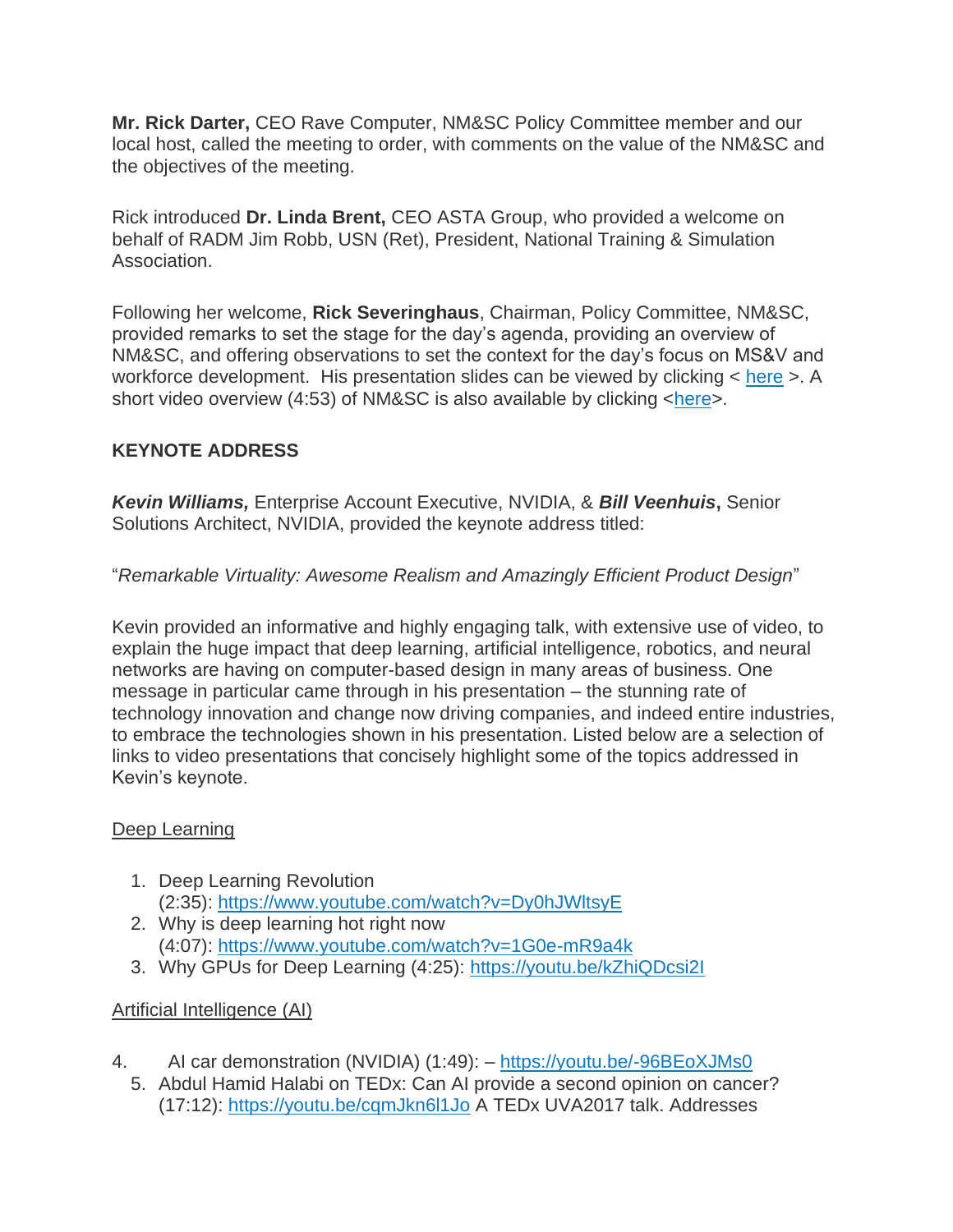misdiagnosis and medical errors – and how deep learning can reduce both. Also, a tutorial on how deep learning is made to happen, with examples of how it can be useful in everyday life.

#### Robotics, Deep Learning, and AI

6. NYU advancing robotics, physics, and medicine w/ deep learning (2:30): <https://youtu.be/t5XstVrCiVg> A brief description of various ongoing investigations making use of these technologies.

7. Isaac Robot Simulator (12:44): [https://youtu.be/oa\\_\\_wkSmWUw](https://youtu.be/oa__wkSmWUw)

A talk on how to train robots within useful timeframes. Also, implies the benefit of use of standardized architectures for implementing deep learning, AI, neural networks, and robotics.

8. Drone demo (1:23): https://youtu.be/4 TmPA-qw9U

A drone that navigates without GPS and instead relies on deep learning and computer vision. Video shows it flying along a forest trail, avoiding obstacles, and maintaining a steady position in the center of the trail.

#### **KEYNOTE ADDRESS**

*Mr. Greg Melling, 3D Visualization Expert & North American Director, Mackevision, Inc.*"Digital Product Experience from Design to Marketing"

Greg's keynote address focused on advanced visualization, and included a number of video segments illustrating the state-of-the-art techniques employed in creating immersive VR/AR experiences that capture audience attention. A sampling of the observations he offered during his presentation:

*On the comparison of the 'lifespan' of digital content of various forms*:

Twitter  $-2.8$  hrs.; Facebook  $-5$  hrs.; Pinterest  $-2$  days; blogs  $\sim$  1 month; video ads  $\sim$  4 months; feature stories  $-$  up to  $\sim$  1 year. But, and a key for vendors, businesses, and marketing, VR/AR experiences have lifespans approaching 2 years.

As millennials are a key market, for firms in the commercial space, these data are an important business consideration.

*A perspective on today's smart phone*: it is more powerful than the IBM 7090, the machines that NASA used to go to the moon in 1969. That IBM 7090, in today's dollars,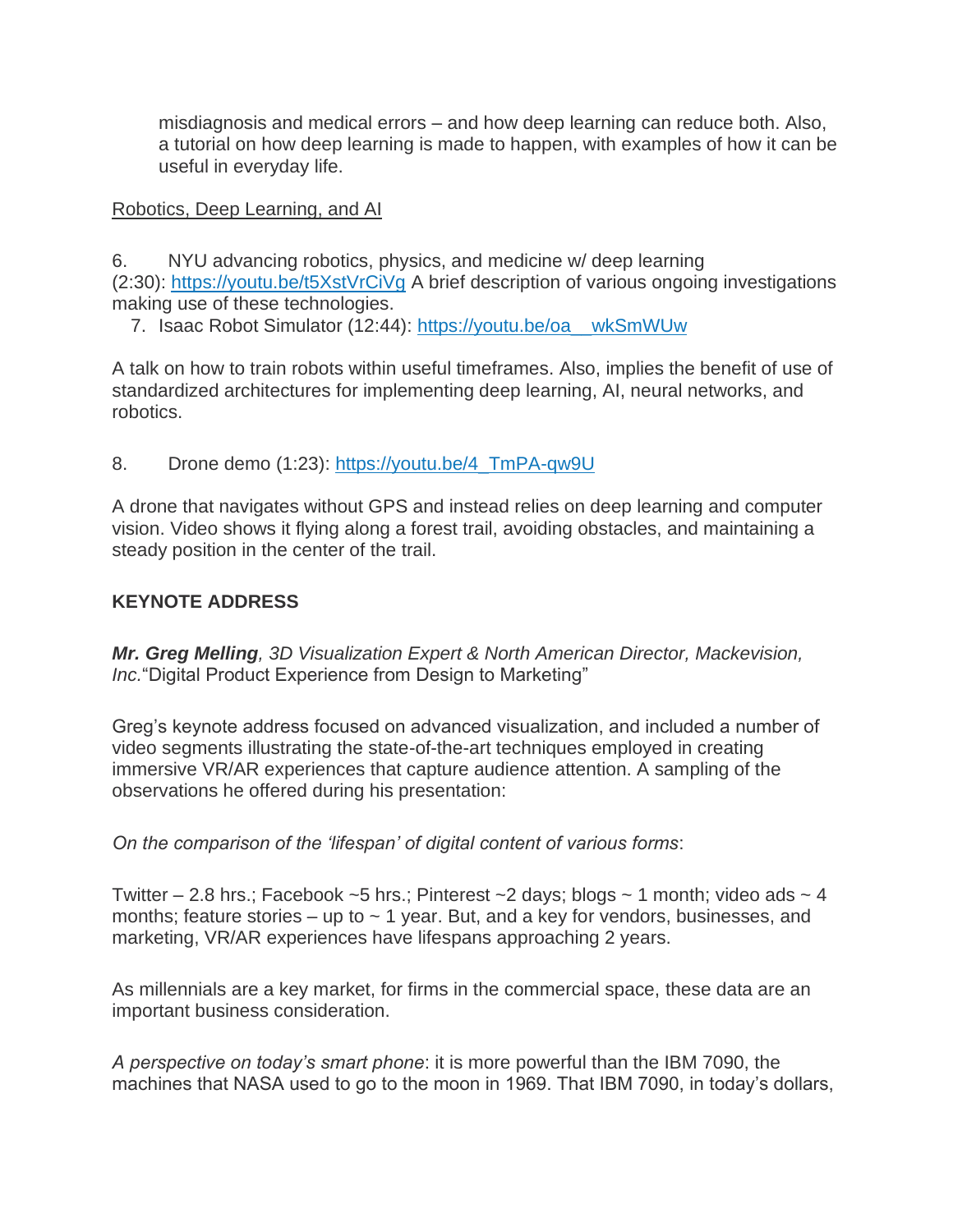cost about \$1Billion. The mobile device 'everyone' carries today is indeed a portable computer.

*On the visualization of data:* It is a key driver for data use and development of new products. The sheer volume of digital data available for industry & commercial use dictates use of advanced visualization capabilities to enable human understanding and use of the information that can be derived from immense data streams. And, to "do" advanced visualization right, real-time rendering of data is essential, making use of high-end GPUs an imperative. Similarly, because data can be used in so many ways, the post-manufacturing value of data is more than its value in engineering design and manufacturing use, as that data are being used in more varied and innovative ways.

*On the use of "digital twins"*: It is more and more the case that high-end technical companies are creating "digital twins" – digital replicas of real world components, products, environments, etc., to serve commercial purposes. As an example, Greg showed on-screen the creation of vehicle video advertising for tv audiences – videos showing new vehicles on real roadways in real locations, complete with the surrounding environment – all created as VR/AR experience, completely computer generated – and wholly indistinguishable from actual digital video.

(NM&SC note: the video clip, 'Isaac Robot Simulator' (see link above) illustrates the concept … use of a simulated real-world environment in which to train robots in AI capabilities, at speeds much faster than normal real-world time).

A short video commentary (4:53) by Greg on how his company applies MS&V technologies can be viewed by clicking < [here](https://www.youtube.com/watch?v=AlPMuCnUemA) >.

More information can be obtained by contacting the company, at <http://www.mackevision.com/contact/> .

[ Post meeting note by NM&SC: The M&S products produced by Mackevision really are *products* in the full sense of the term. Many of the VR/AR experiences – "digital experiences", Greg Melling's phrase to capture all of AR, VR, etc. – produced by the company are explicitly used as standalone products, used for marketing, advertising, and other purposes. This has implications for the justification that will be an element of NM&SC's next submission to have M&S industry codes incorporated into the North American Industry Classification System. See NAICS briefing by Lisa Bair, below. ]

#### **HEALTHCARE PANEL**

"MS&V Applications in Healthcare Training and Clinical Care"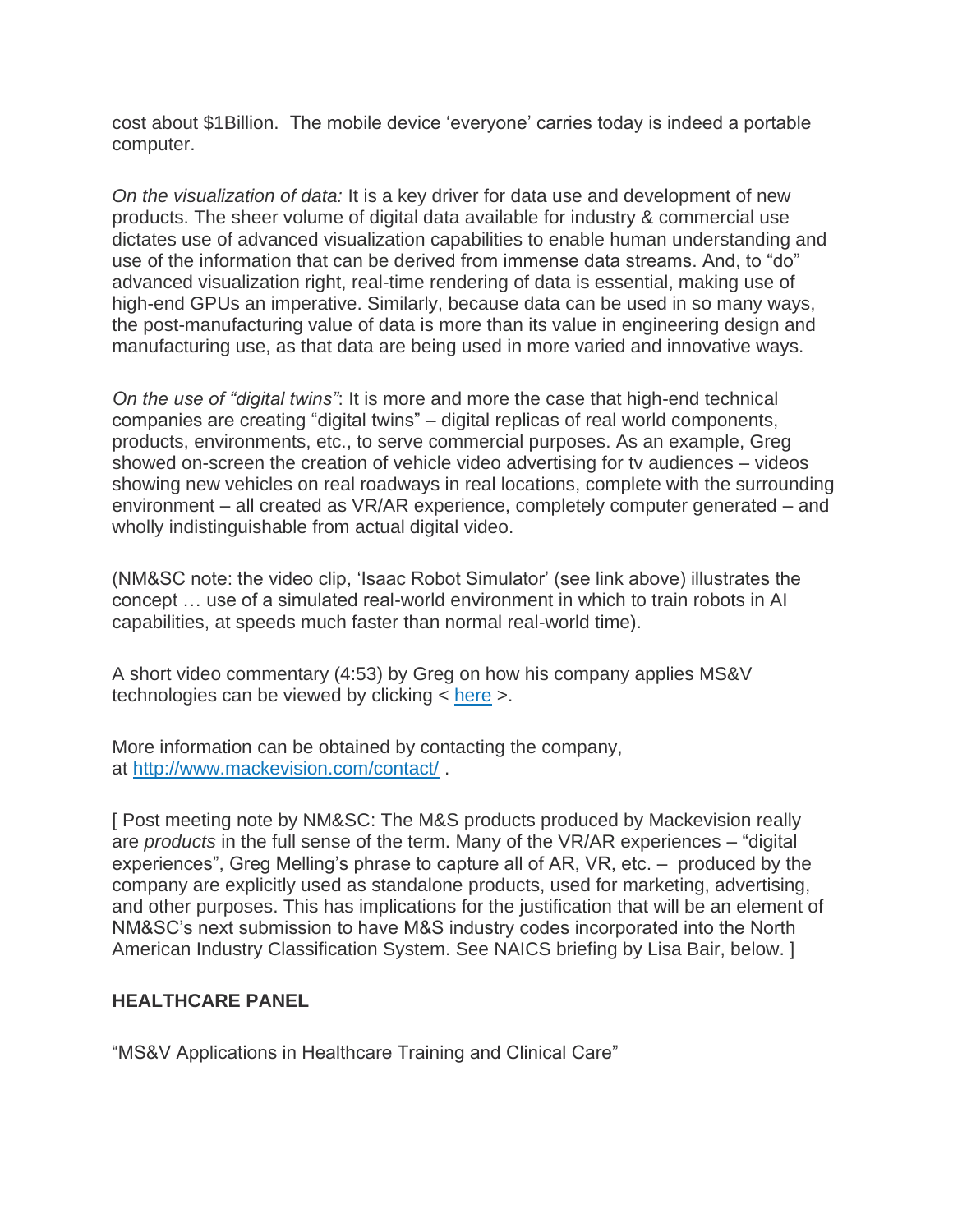*Dr. Pamela Boyers, University of Nebraska Medical Center*, provided context, and served as panel moderator. Dr. Boyers is Associate Vice Chancellor for iEXCEL (Interprofessional Experiential Center for Enduring Learning), a "cutting-edge training facility in which learners are immersed in simulated and virtual, life-like scenarios." The goal of this project is to create a transformative model for the education of health professionals by using modeling and simulation to improve human performance and effectiveness. The panel was representative of several sectors of the healthcare industry, and included both for-profit manufacturers and panelists representing university-related medical training and innovative M&S applications. Her slide presentation can be viewed by clicking < [here>](http://thenmsc.org/wp-content/uploads/2017/11/NMSC-Presentation-Boyers-Sept-2017-V3.pdf).

*James Cooke, MD*, *Executive Director, Clinical Simulation Center, & Associate Professor, Departments of Family Medicine and Learning Health Sciences, Univ. of Michigan.* His remarks focused on describing how universities and hospitals are adopting simulation for training health professionals – in particular the simulation centers and clinical simulation technologies that prepare students and practitioners to provide high quality and safe patient care. The use of simulation drills in hospitals was also discussed; his remarks emphasized the focus on optimizing team performance as well as evaluating the environment to improve systems of care. Additive manufacturing (3d printing), VR and AR applications, and other emerging training tools were featured in his remarks. His slide presentation can be viewed by clicking  $\lt$  [here](http://thenmsc.org/wp-content/uploads/2017/10/James-Cooke-NMSC-Sep17.pdf)  $\gt$ .

*Bill Glass, MS, Director, Visualization & Technology, iEXCEL, Univ. of Nebraska Medical Center.* He provided a brief history of Virtual and Augmented Reality (noting that 'nothing is totally new') and presented images that have been developed at the University of Nebraska Medical Center to teach students and patients, and also used to provide guidance for planning patient care and clinical procedures. His slide presentation can be viewed by clicking< [here](http://thenmsc.org/wp-content/uploads/2017/10/Bill-Glass-NMSC-Sep17.pdf) > .

*Bill Schmidt, Sales Director, Visualization Advocate, AVI-SPL.* His remarks presented a global view of how technology and the integration of technology is advancing (revolutionizing) higher education. This was done through a benchmark comparison of 14 medical teaching organizations that recently upgraded their visualization technology. His slide presentation can be viewed by clicking < [here](http://thenmsc.org/wp-content/uploads/2017/10/Bill-Schdmit-AVI-SPL-NMSC-Sep17.pdf) >.

*Marjorie Zielke, Ph.D., Professor in Practice of Arts & Technology, and Director, Center for Modeling and Simulation, Univ. of Texas, Dallas.* Her remarks addressing ongoing simulation and modeling projects at UT Dallas, with emphasis on the growing impact of computer technologies and simulation on education and skill acquisitions efforts. Her slide presentation can be viewed by clicking< [here](http://thenmsc.org/wp-content/uploads/2017/10/Marge-Zielke-NMSC-Sep17.pdf) > .

## **WORKFORCE DEVELOPMENT PANEL:**

"*M&S-focused curricula and credentialing programs supporting Industry Needs*"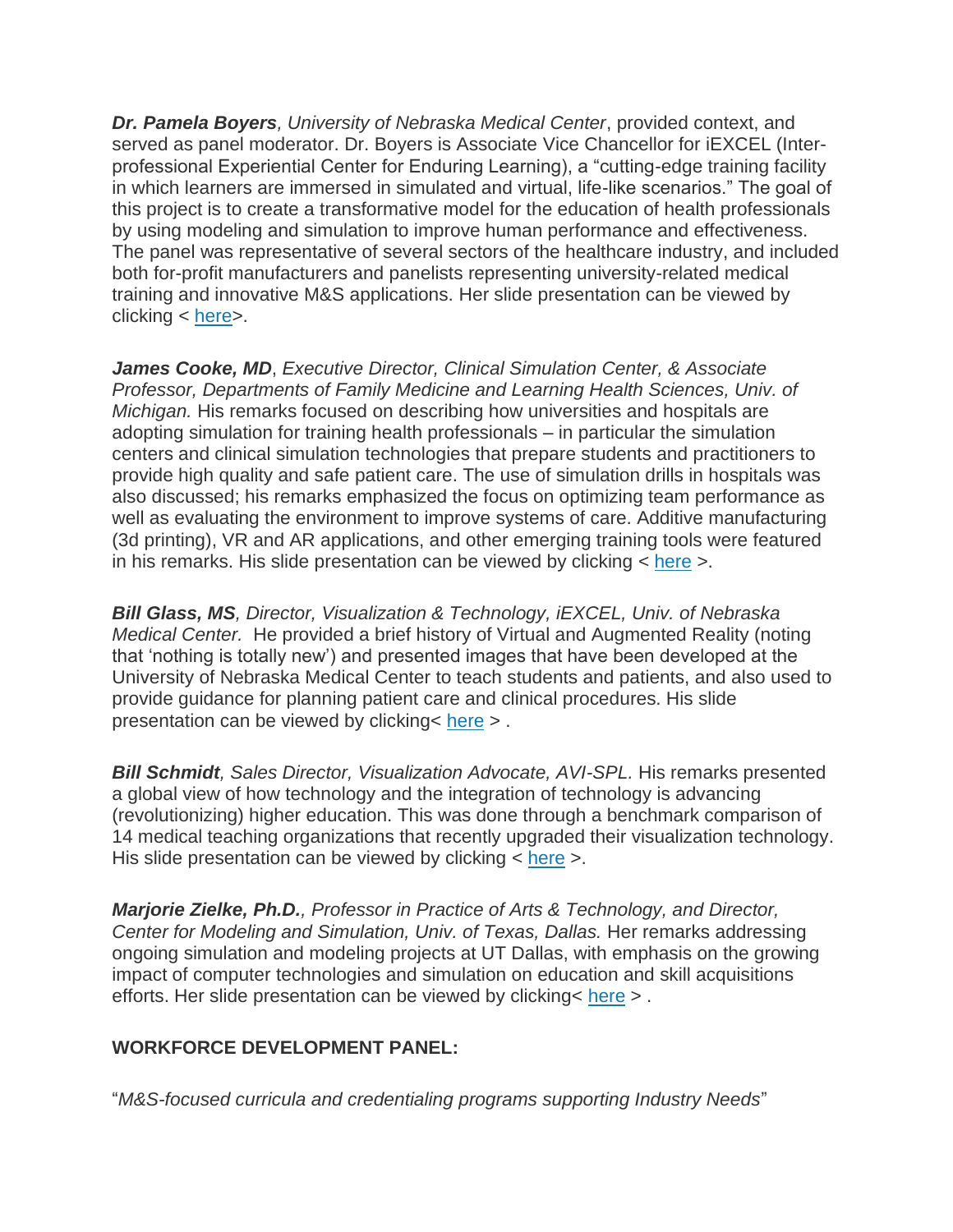*Richard J. Severinghaus, NM&SC,* provided context, and served as panel moderator, designed to provide both a University & Technical Training Perspective on the challenges facing industry in finding, attracting, and hiring the technical MS&V expertise to carry on industry strategic and business objectives and programs. His slide presentation can be viewed by clicking < [here](http://thenmsc.org/wp-content/uploads/2017/10/WF-Dvlpmnt-Panel-NMSC-Sep17.pdf) >.

*Virinder K. Moudgil, Ph.D., President & CEO, Lawrence Technological University (LTU)*

## *Technical training and certification programs serving manufacturing industries*

LTU was founded in 1932 with the help of Henry and Edsel Ford, who provided space next to their Model T assembly plant. LTU has been preparing leaders for technological careers ever since. Dr. Moudgil provided a comprehensive overview of his university's offerings and programs that support MS&V education and skills acquisition. Of note, LTU requires internships and participation in real-world projects in many of its programs to supplement academic education, in recognition of industry demand for new hires who come aboard already having some level of workplace skills and expertise of relevance to the hiring company's needs. A short video (6:45), in which Dr. Moudgil describes LTU's programs, can be viewed by clicking  $\langle$  [here](https://www.youtube.com/watch?v=F0cAb0-uW-M)  $\rangle$ . A review of the University's website, <https://www.ltu.edu/> , is well worth the time.

*Brian Payne, Ph.D., Vice Provost, Academic Affairs, Old Dominion University &* Director, HRCyber.

## *Academic-Industry Collaboration for Workforce Development*

HRCyber is a NIST-funded project to adapt cyber curricula to better serve Industry needs. For the past 18 months, Dr. Payne has directed a comprehensive cybersecurity workforce development program under this grant. His panel remarks addressed the process and methodologies adopted to coordinate and expand inter-academic institution educational offerings leading to cyber certifications, and the steps taken to integrate student educational and skills acquisition opportunities across K-12, undergraduate, and graduate levels, including the governance steps taken to coordinate high school, community college, and 4-year college/university programs to reduce student time, cost, and course requirements leading to certification. Dr. Payne also briefed the audience on the explicit and sustained involvement of regional industry groups and businesses, involvement that has enabled HRCyber to align streamlined educational and skills acquisition programs to the needs of local and regional businesses. Altogether, he offered the audience a view of one program's coordinated activities to significantly contribute to improving workforce development programs and the rate of new graduates entering the job market with skills needed by industry. More information on the HRCyber project may be found at the Alliance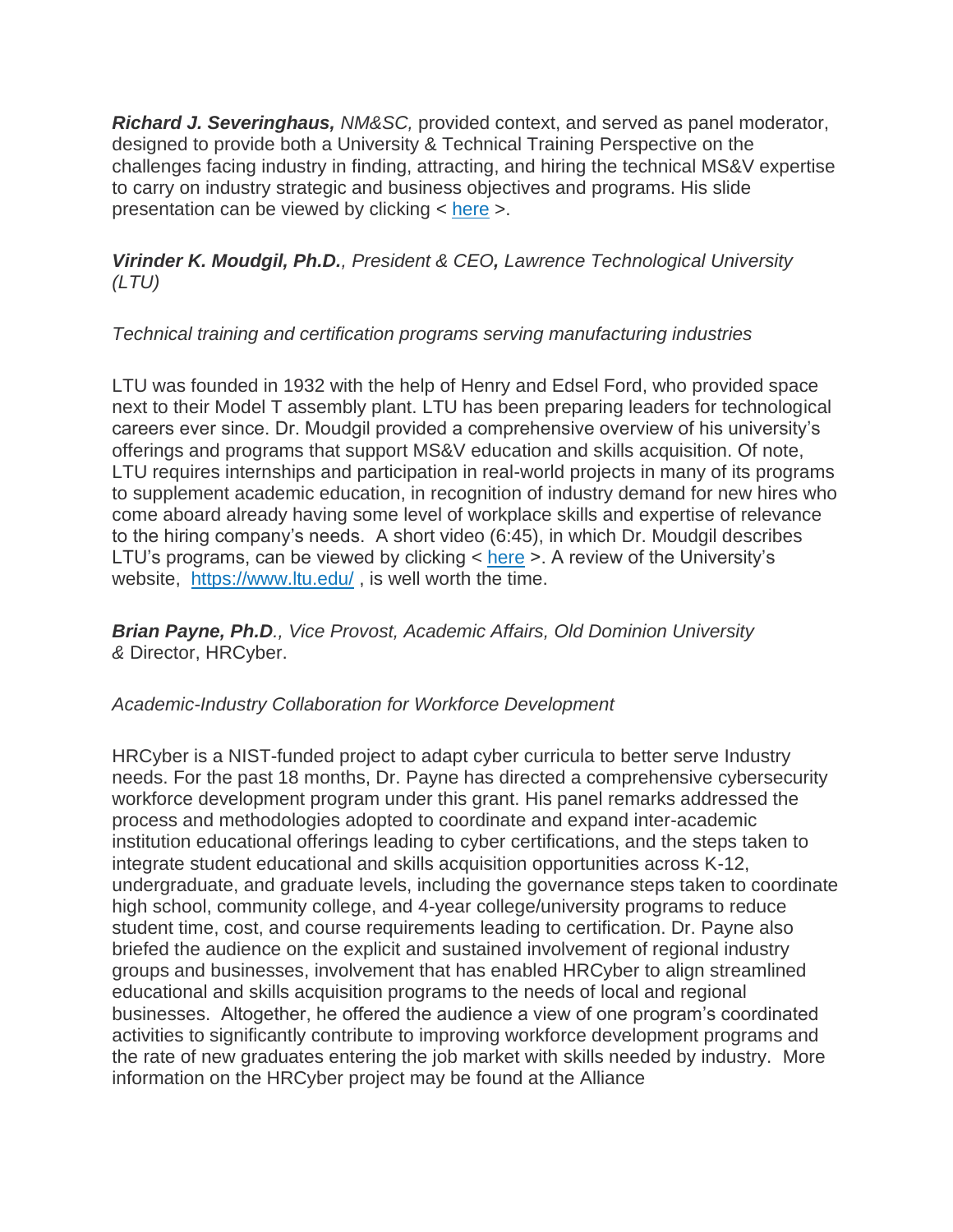website <http://securitybehavior.com/hrcyber/> . Dr. Payne's presentation slides can be accessed by clicking < [here](http://thenmsc.org/wp-content/uploads/2017/10/Payne-HRCyber-NMSC-Sep17.pdf) >.

*Jeff Segall, Founder & CEO, InFlow Interactive, LLC*

*Modeling & Simulation ('ModSim') teams – data-driven multidisciplinary teams for solving 21st century challenges and, changes to educational curricula & instructional designs needed to address national needs*

The race to implement enterprise 'big data' technologies and advanced data-driven models (prescriptive analytics, artificial intelligence, machine learning) presents both **indirect threats and strategic opportunities** to organizations that rely on Modeling & Simulation graduates. Competition for M&S talent will increase as recruiters realize that M&S curricula prerequisites and skillsets (statistics, computer science, modeling, and visualization) increasingly overlap with emergent Data Science programs. The briefing explored how Modeling & Simulation professionals can assume leading roles in **data-driven multidisciplinary teams** – by capitalizing on strengths in sensors, data modeling, simulation, and visualization. 'ModSim Teams' can improve talent retention, and lead the way to a future in which organizations deal effectively with growing tide of information generated from internet-of-things (IoT) sensors, customerproduct interactions, and the challenges of leading data-driven multidisciplinary teams.

Jeff's presentation slides can be accessed by clicking < [here](http://thenmsc.org/wp-content/uploads/2017/10/ModSimTeams-Segall-NMSC-Sep17.pdf) >.

*Amy Cell***,** Chief Matchmaker, Amy Cell Talent, LLC; Univ. of Michigan, Ross School of **Business** 

## *Bridging Gaps Between Education and Industry*

The competition that exists for software, engineering, design and data science talent has never been tougher. However, there are many innovative ways that educational institutions are approaching this challenge. The keys to successfully attacking this problem include strong K-12 STEM programs, college internships, experiential learning opportunities and creative continuing education and job retraining programs. Through collaboration and innovation, this challenge can be addressed.

# **NM&SC ACTIVITIES**

Brief overviews and descriptions of ongoing activities were provided:

*Pamela Boyers, Ph.D., NM&SC Policy Committee & 2018 Meeting Chair: A preview of the 2018 National Meeting – "***Healthcare MS&V in the 21st Century**", to be held at the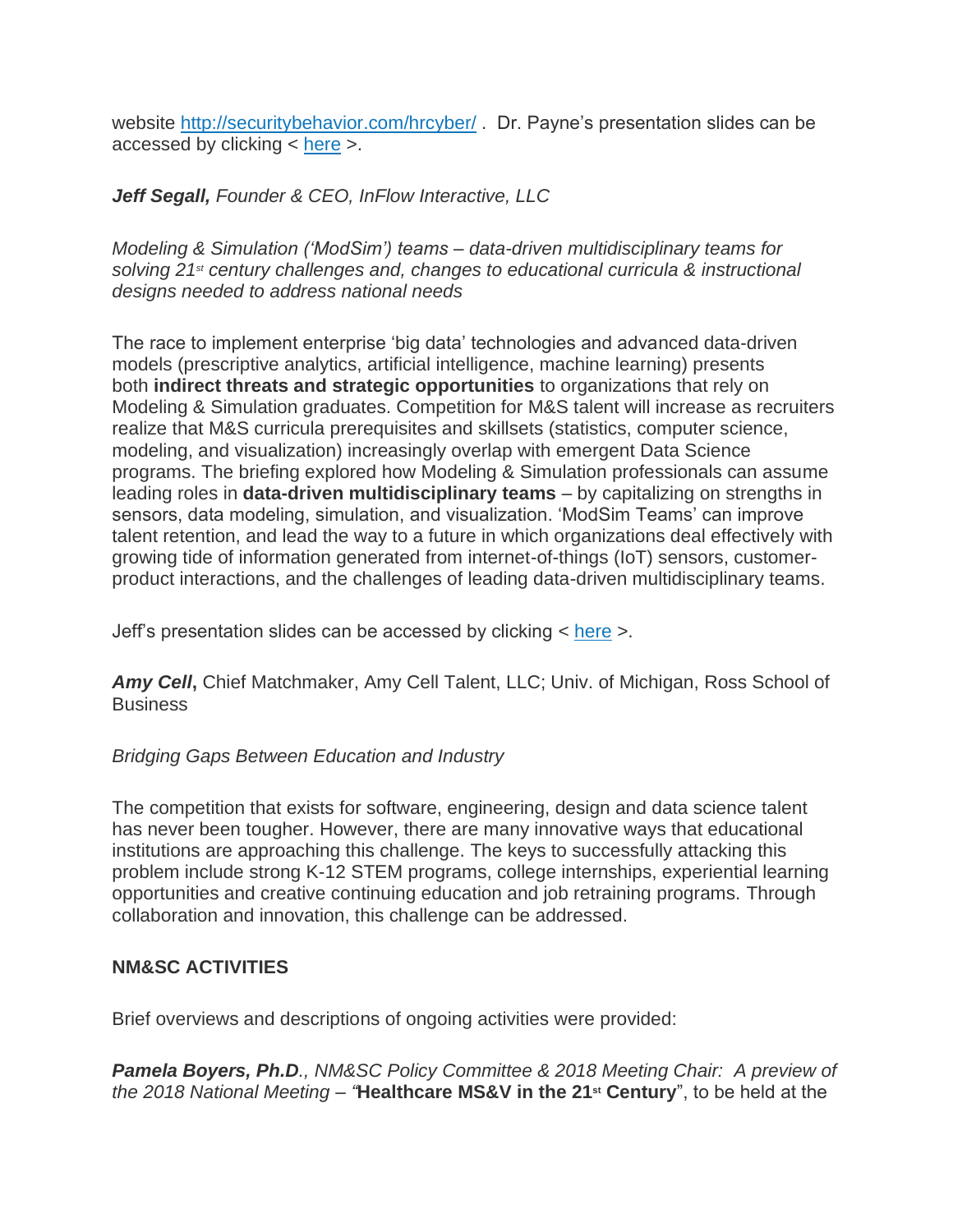University of Nebraska Medical Center, Omaha, NE, 24-26 September, 2018. A short video (5:05) about VR/AR medical training at UNMC can be viewed by clicking [<here](https://www.youtube.com/watch?v=wnfqEbkvmHU) >.

**Dr. Linda Brent:** provided a brief overview of the activities of the Congressional M&S Caucus of the 115<sup>th</sup> Congress.

**Dr. Randall Garrett**: Practical Application of the National M&S Research Agenda. Dr. Garrett's slide presentation can be accessed by clicking < [here](http://thenmsc.org/wp-content/uploads/2017/10/Garrett-RsrchAgnda-NMSC-Sep17.pdf) >.

**Ms. Lisa Bair**, SAIC, Chair of Communications, Outreach & Public Affairs (COPA) subcommittee: NAICS Codes for Modeling and Simulation. Provided a summary of progress on the phased action plan developed to submit the next proposal to establish NAICS Industry Codes for M&S. Her slide presentation can be accessed by clicking < [here](http://thenmsc.org/wp-content/uploads/2017/10/NAICS-Brief-NMSC-Sep17.pdf) >.

## **Agenda addition – The Society for Modeling and Simulation International (SCS)**

**Prof. Björn Johansson,** President SCS. He provided brief remarks on the common interests of NM&SC and SCS, an affiliate of NM&SC. Those interests include promoting MS&V research in both academic institutions and across industry, and in providing broader visibility of the growing impact of M&S and its workforce of "simulationists" on industry R&D, product design, and discovery of new knowledge. The SCS website, [www.scs.org,](http://www.scs.org/) provides more information on the Society.

## **Overview of Michigan MSV&I Activities**

**Mr. Rick Darter.** Rick provided a brief overview of the many MS&V industry and academic activities in the greater Detroit region and across Michigan, emphasizing the growing collaboration among educational institutions, companies, and regional organizations, driven by recognition of the mutual benefits to be had by all by such collaborations. Automation Alley, one of this meeting's sponsors, is one such organization taking proactive steps to 'speed up' regional workforce development efforts, and to increase the dialog and mutual understanding of the needs of academia and industry. A brief video overview (3:20) summarizing his views may be accessed by clicking < [here](https://www.youtube.com/watch?v=W0Vapm9Tffg) >.

## **Closing Remarks**

The day concluded closing remarks by Rick Severinghaus. His slide presentation can be viewed by clicking < [here](http://thenmsc.org/wp-content/uploads/2017/10/Chair-Closing-Rmks-NMSC-Sep17.pdf) >.

+ + + + + + + + + + + +